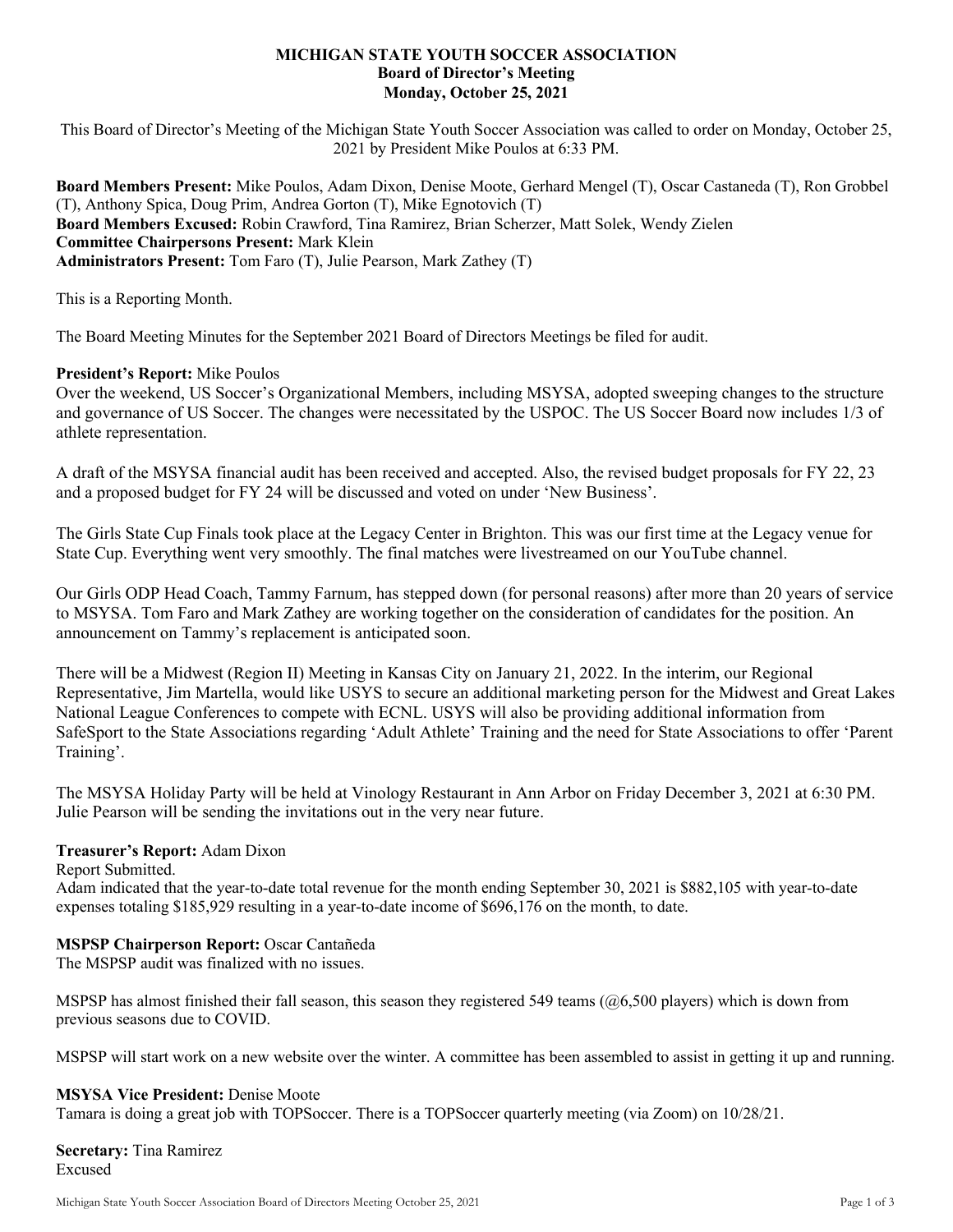# **MSA (Adult) Report:** Gerhard Mengel

Gerhard requested that the September 2021 minutes be amended to indicate him as present for that board meeting.

#### **SYRA Report:** Ron Grobbel

The State Cup finals went well for our referees with no red cards being issued to any coaches or players.

As of a week ago, we have had 10 regular season referee assault/abuse situations to report. This year, the SRC has received a record number of assault/abuse reports to referees.

**Recreation Director Report:** Brian Scherzer

Excused.

**North District Report:** Matt Solek Excused.

**Metro East Report:** Anthony Spica

Anthony feels MSYSA needs to try and address summer 2022 try-outs regarding clubs hosting try-outs, with other sanctioning bodies, prior to June 11.

#### **West District Report:** Doug Prim

The west side of the state is having a lot of difficulties due to the referee shortage and asked if a strategic planning session can be organized to discuss.

**Metro Southwest Report:** Wendy Zielen Excused.

**Metro Central Report:** Michael Egnotovich No Report.

**Nominating Committee Report:** Andrea Gorton Will work with Sarah Shiguango on the nominating committee report and candidate questionnaires for the AGM book.

# **Executive Director's Report:** Tom Faro

Report Submitted.

**Technical Director:** Mark Zathey ODP winter pool training schedule has been finalized. Indoor training begins on 12/4/21 and concludes on 3/5/22.

Our ODP certification has been completed and submitted to US Soccer.

## **Unfinished Business:**

None.

# **New Business: Motion:** (Denise Moote) To remove Kalkaska Youth Soccer as a direct member of MSYSA. **Second:** Doug Prim **Discussion:** Kalkaska is no longer affiliated with MSYSA. **Motion:** Passed Unanimously.

**Motion:** (Adam Dixon) To approve the 2022 MSYSA Board Meeting Calendar as presented. **Second:** Doug Prim **Discussion:** None **Motion:** Passed Unanimously

**Motion:** (Anthony Spica) To approve the 401K for MSYSA staff (up to 3% match). **Second:** Adam Dixon **Discussion:** The Board of Directors may consider potential changes to the 401K match at future meetings. **Motion: Passed Unanimously.** 

Michigan State Youth Soccer Association Board of Directors Meeting October 25, 2021 Page 2 of 3 **Motion:** (Adam Dixon) To approve proposed budgets revisions for FY 22, FY 23 & FY 24, as presented.